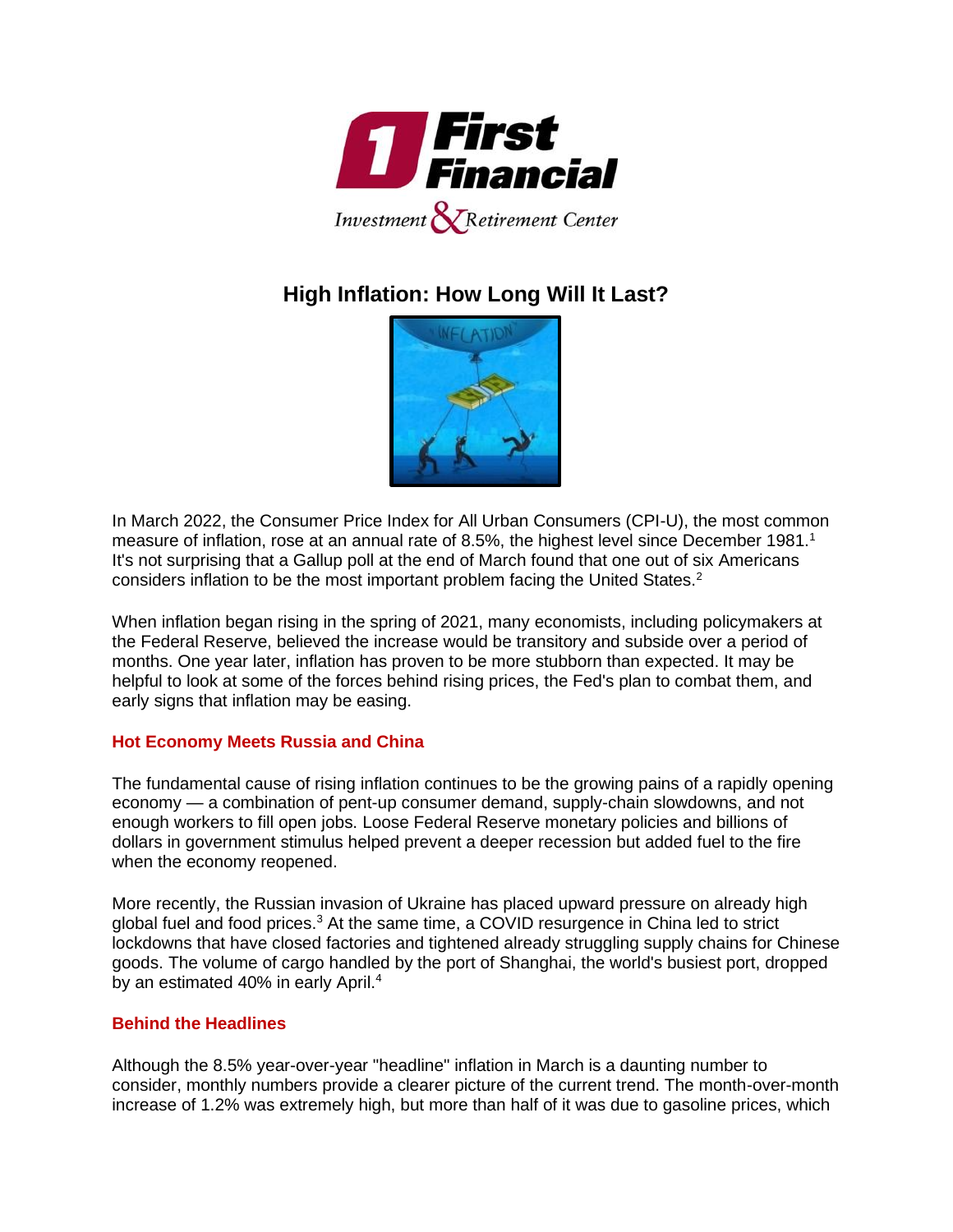rose 18.3% in March alone.<sup>5</sup> Despite the Russia-Ukraine conflict and increased seasonal demand, U.S. gas prices dropped in April, but the trend was moving upward by the end of the month.<sup>6</sup> The federal government's decision to release one million barrels of oil per day from the Strategic Petroleum Reserve for the next six months and allow summer sales of higher-ethanol gasoline may help moderate prices.<sup>7</sup>

Core inflation, which strips out volatile food and energy prices, rose 6.5% year-over-year in March, the highest rate since 1982. However, the month-over-month increase from February to March was just 0.3%, the slowest pace in six months. Another positive sign was the price of used cars and trucks, which rose more than 35% over the last 12 months (a prime driver of general inflation) but dropped 3.8% in March.<sup>8</sup>



## **Wages and Consumer Demand**

For the 12 months ending in March, average hourly earnings increased 5.6% — not enough to keep up with inflation but enough to blunt some of the effects. Lower-paid service workers received higher increases, with wages jumping by almost 15% for nonmanagement employees in the leisure and hospitality industry. Although inflation has cut deeply into wage gains over the last year, wages have increased at about the same rate as inflation over the two-year period of the pandemic.<sup>9</sup>

One of the big questions going forward is whether rising wages will enable consumers to continue to pay higher prices, which can lead to an inflationary spiral of ever-increasing wages and prices. Recent signals are mixed. The official measure of consumer spending increased 1.1% in March, but an early April poll found that two out of three Americans had cut back on spending due to inflation.<sup>10-11</sup>

## **Soft or Hard Landing?**

The Federal Open Market Committee (FOMC) of the Federal Reserve has laid out a plan to fight inflation by raising interest rates and tightening the money supply. After dropping the benchmark federal funds rate to near zero in order to stimulate the economy at the onset of the pandemic, the FOMC raised the rate by 0.25% at its March 2022 meeting and projected the equivalent of six more quarter-percent increases by the end of the year and three or four more in 2024.<sup>12</sup> This would bring the rate to around 2.75%, just above what the FOMC considers a "neutral rate" that will neither stimulate nor restrain the economy.13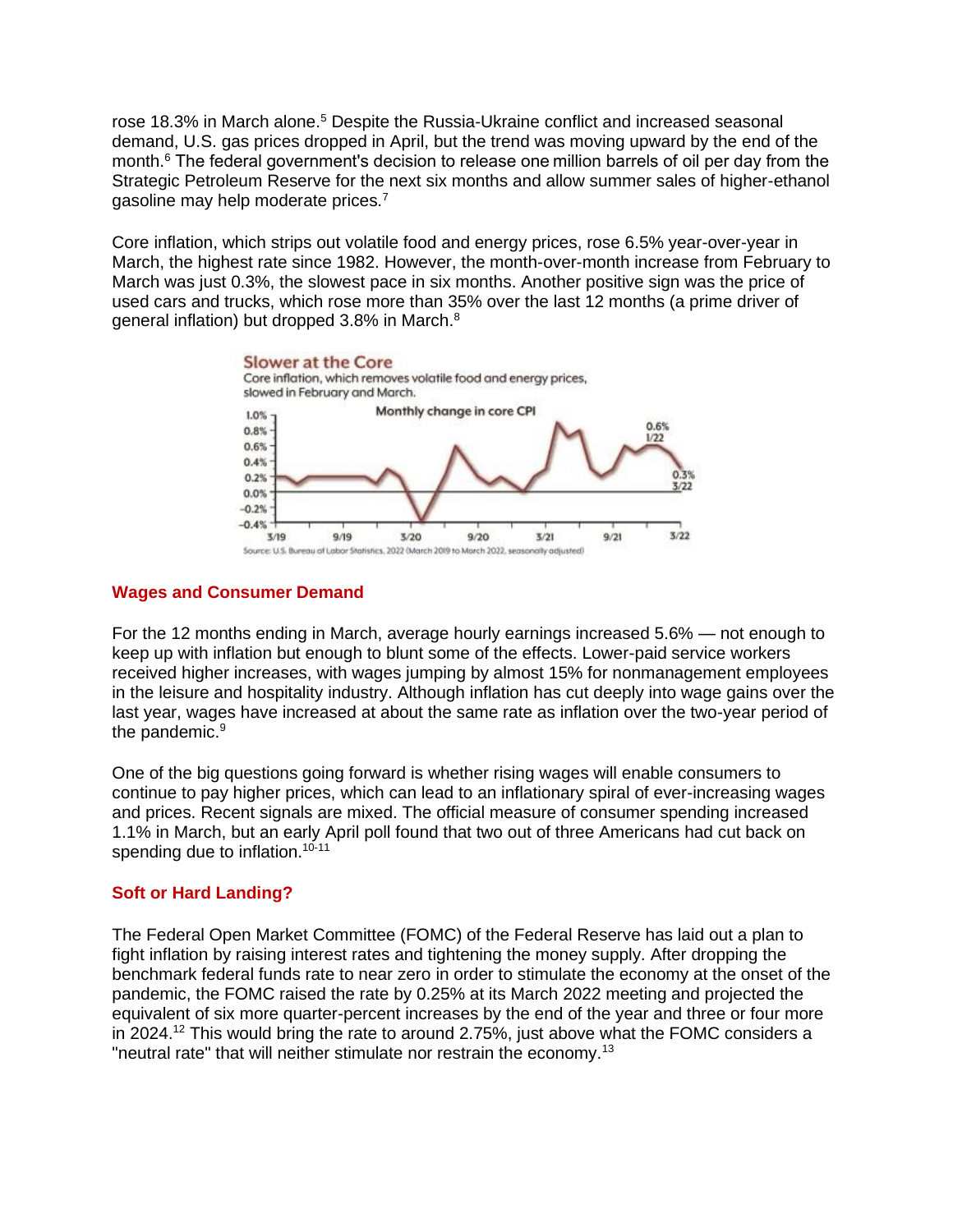These moves were projected to bring the Fed's preferred measure of inflation, the Personal Consumption Expenditures (PCE) Price Index, down to 4.3% by the end of 2022, 2.7% by the end of 2023, and 2.3% by the end of 2024.<sup>14</sup> PCE inflation — which was 6.6% in March — tends to run below CPI, so even if the Fed achieves these goals, CPI inflation will likely remain somewhat higher.<sup>15</sup>

Fed policymakers have signaled a willingness to be more aggressive, if necessary, and the FOMC raised the funds rate by 0.5% at its May meeting, as opposed to the more common 0.25% increase. This was the first half-percent increase since May 2000, and there may be more to come. The FOMC also began reducing the Fed's bond holdings to tighten the money supply. New projections to be released in June will provide an updated picture of the Fed's intentions for the federal funds rate.<sup>16</sup>

The question facing the FOMC is how fast it can raise interest rates and tighten the money supply while maintaining optimal employment and economic growth. The ideal is a "soft landing," similar to what occurred in the 1990s, when inflation was tamed without damaging the economy. At the other extreme is the "hard landing" of the early 1980s, when the Fed raised the funds rate to almost 20% in order to control runaway double-digit inflation, throwing the economy into a recession.<sup>17</sup>

Fed Chair Jerome Powell acknowledges that a soft landing will be difficult to achieve, but he believes the strong job market may help the economy withstand aggressive monetary policies. Supply chains are expected to improve over time, and workers who have not yet returned to the labor force might fill open jobs without increasing wage and price pressures.<sup>18</sup>

The next few months will be a key period to reveal the future direction of inflation and monetary policy. The hope is that March represented the peak and inflation will begin to trend downward. But even if that proves to be true, it could be a painfully slow descent.

*Projections are based on current conditions, are subject to change, and may not come to pass.*

**Questions? Contact First Financial's Investment & Retirement Center by calling 732.312.1534. You can also email [mary.laferriere@lpl.com](mailto:mary.laferriere@lpl.com) or [maureen.mcgreevy@lpl.com](mailto:maureen.mcgreevy@lpl.com)**

- *1, 5, 8-9) U.S. Bureau of Labor Statistics, 2022*
- *2) Gallup, March 29, 2022*
- *3, 7) The New York Times, April 12, 2022*
- *4) CNBC, April 7, 2022*
- *6) AAA, April 25 & 29, 2022*
- *10, 15) U.S. Bureau of Economic Analysis, 2022*
- *11) CBS News, April 11, 2022*
- *12, 14, 16) Federal Reserve, 2022*
- *13, 17) The Wall Street Journal, April 18, 2022*